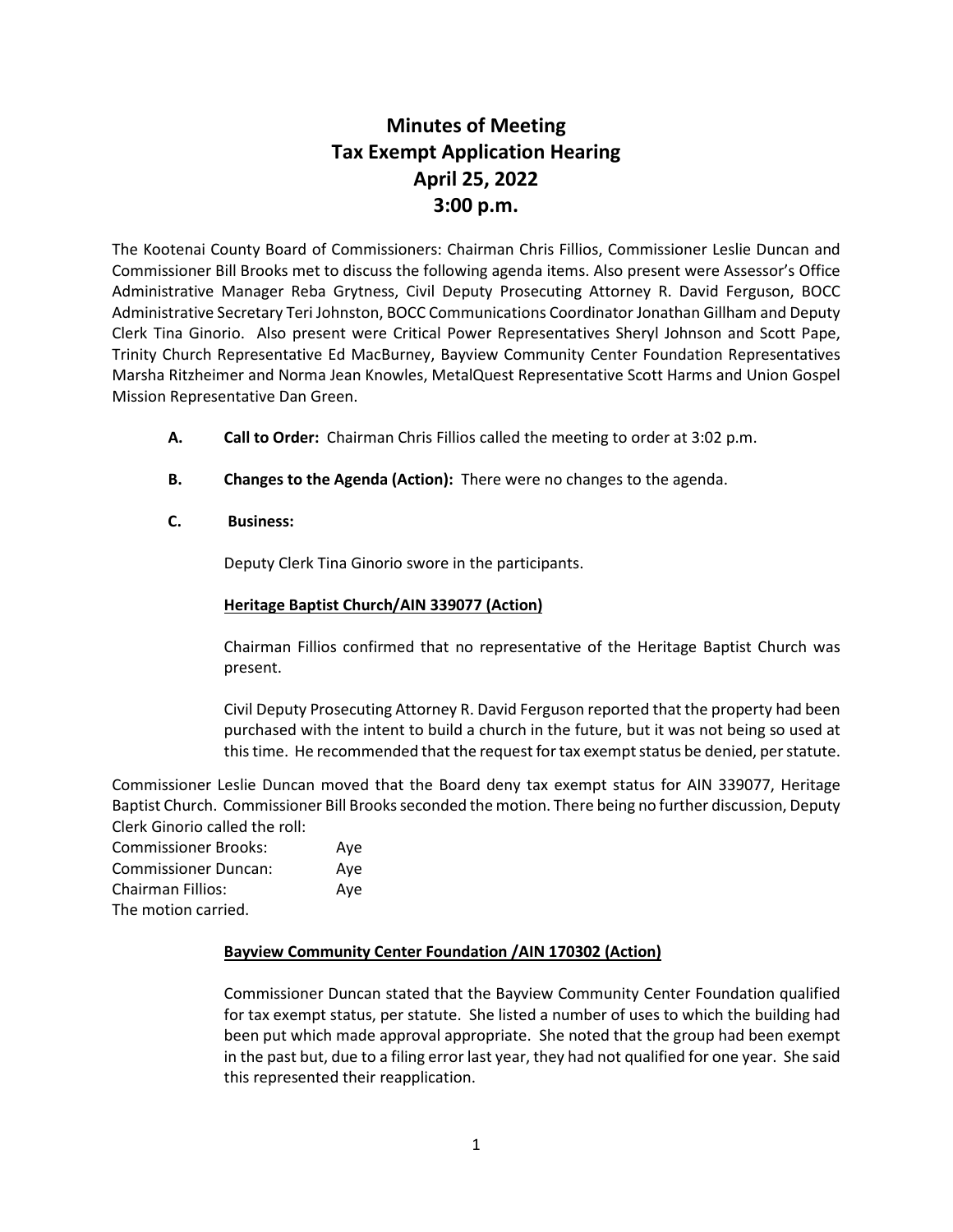Commissioner Duncan moved that the Board approve Bayview Community Center Foundation for tax exempt status, AIN 170302. Commissioner Brooks seconded the motion. There being no further discussion, Deputy Clerk Ginorio called the roll:

| Commissioner Brooks:        | Ave |
|-----------------------------|-----|
| <b>Commissioner Duncan:</b> | Ave |
| Chairman Fillios:           | Ave |
| The motion carried.         |     |

## **Hayden Bible Fellowship/AIN 148085 (Action)**

Chairman Fillios confirmed that no representative of Hayden Bible Fellowship was present.

Commissioner Duncan reported that this group bought the building last year.

Mr. Ferguson stated that they would have had to be moved into the building by April 15, 2022 in order to qualify.

Commissioner Duncan said that they had moved in before that date and the building was being used for religious purposes.

Commissioner Duncan moved that the Board approve Hayden Bible Fellowship as tax exempt, AIN 148085. Commissioner Brooks seconded the motion. There being no further discussion, Deputy Clerk Ginorio called the roll:

| <b>Commissioner Brooks:</b> | Ave |
|-----------------------------|-----|
| <b>Commissioner Duncan:</b> | Ave |
| Chairman Fillios:           | Ave |
| The motion carried.         |     |

Bayview Community Center Foundation Representatives Marsha Ritzheimer and Norma Jean Knowles exited the meeting at 3:07 p.m.

# **Cataldo Lighthouse Ministry dba The Altar Church/AIN 104164 (Action)**

Commissioner Duncan offered to recuse herself on this item, since she attends the Altar Church. Chairman Fillios and Commissioner Brooks indicated that this was not necessary.

Commissioner Duncan stated that the land had been in use for a parking lot for the church before April 15, 2022, so it would be appropriate for it to be designated as tax exempt, per statute.

Commissioner Duncan moved that the Board approve the Cataldo Lighthouse Ministry dba The Altar Church for tax exemption on AIN 104164. Commissioner Brooks seconded the motion. There being no further discussion, Deputy Clerk Ginorio called the roll:

| <b>Commissioner Brooks:</b> | Ave |
|-----------------------------|-----|
| <b>Commissioner Duncan:</b> | Ave |
| Chairman Fillios:           | Ave |
| The motion carried.         |     |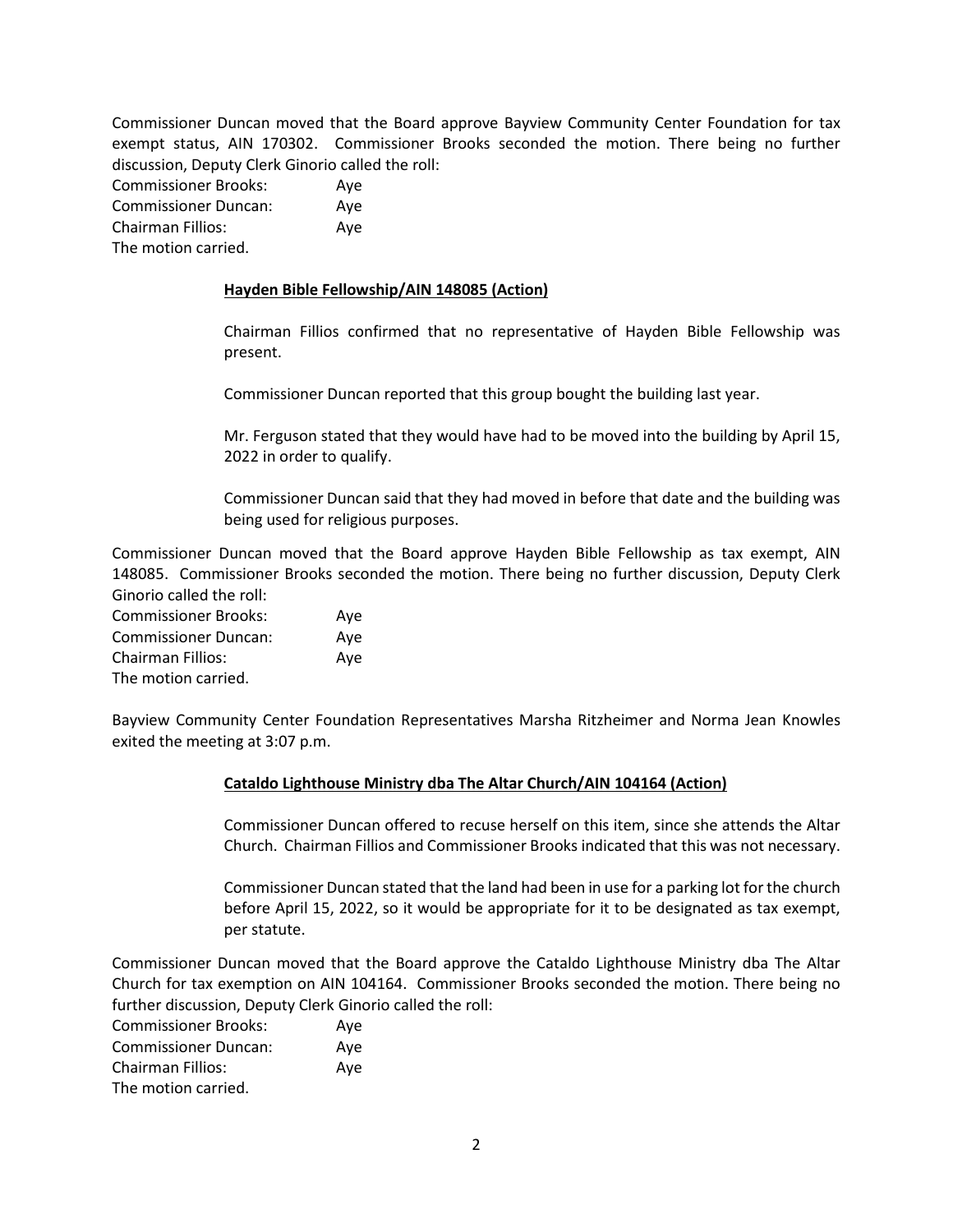## **Roman Catholic Diocese of Boise/AIN 338282 (Action)**

Chairman Fillios confirmed that no representative of the Roman Catholic Diocese of Boise was present.

Commissioner Duncan stated that the building had been in use before the statutory deadline.

Mr. Ferguson confirmed that the building was in use as a parsonage for the parish priest and is the only house they were using for that purpose.

Commissioner Duncan moved that the Board approve tax exempt status for the Roman Catholic Diocese of Boise for AIN 338282. Commissioner Brooks seconded the motion. There being no further discussion, Deputy Clerk Ginorio called the roll:

| <b>Commissioner Brooks:</b> | Ave |
|-----------------------------|-----|
| <b>Commissioner Duncan:</b> | Ave |
| <b>Chairman Fillios:</b>    | Ave |
| The motion carried.         |     |

# **Cup of Grace/AIN 126489 (Action)**

Chairman Fillios confirmed that no representative of the Cup of Grace was present.

Commissioner Duncan reported that the group did rent a section of the land to a food truck, so that portion would not qualify for tax exempt status. She asked Assessor's Office Administrative Manager Reba Grytness if the square footage used for the truck was available.

Ms. Grytness said she would provide that information but did not have it at the moment.

Commissioner Duncan moved that the Board approve Cup of Grace for tax exempt status for AIN 126489, minus the square footage leased to the food truck operation, with the Assessor's Office to follow up to provide the exact square footage. Commissioner Brooks seconded the motion. There being no further discussion, Deputy Clerk Ginorio called the roll:

| <b>Commissioner Brooks:</b> | Aye |
|-----------------------------|-----|
| <b>Commissioner Duncan:</b> | Ave |
| <b>Chairman Fillios:</b>    | Ave |
| The motion carried.         |     |

#### **Trinity Church/AIN Nos. 129654 & 137889 (Action)**

Commissioner Duncan explained that property that was not currently in use for a religious purpose would not qualify for tax exempt status.

Trinity Church Representative Ed MacBurney reported the circumstances surrounding the parcel which was not currently in use. He said the second property was in use for meetings and Church items were being stored in the garage.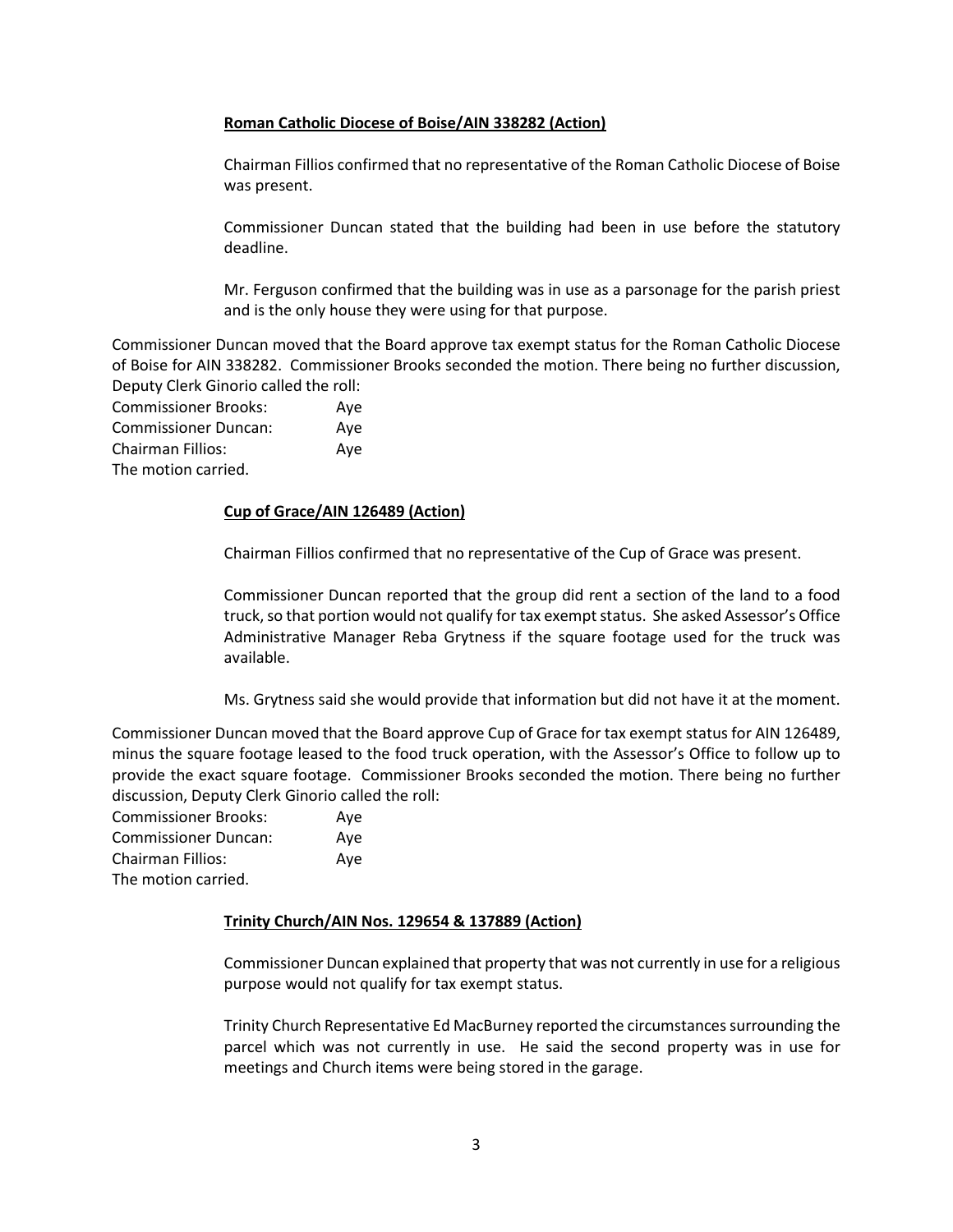Mr. Ferguson indicated that the use of the second parcel was sufficient for it to qualify for the exemption.

Commissioner Duncan moved that the Board approve tax exempt status for AIN 129654 and deny AIN 137889 for Trinity Church. Commissioner Brooks seconded the motion. There being no further discussion, Deputy Clerk Ginorio called the roll:

Commissioner Brooks: Aye Commissioner Duncan: Aye Chairman Fillios: Aye The motion carried.

## **Union Gospel Mission/AIN 216954 (Action)**

Union Gospel Mission Representative Dan Green reported that all the proceeds from the Thrift Store went to support their missions.

Commissioner Duncan moved that the Board approve tax exempt status for AIN 216954 for the Union Gospel Mission. Commissioner Brooks seconded the motion. There being no further discussion, Deputy Clerk Ginorio called the roll:

Commissioner Brooks: Aye Commissioner Duncan: Aye Chairman Fillios: Aye The motion carried.

## **Congregation of Mary Immaculate Queen/AIN 306030 (Action)**

Chairman Fillios confirmed that no representative of the Congregation of Mary Immaculate Queen was present.

Commissioner Duncan noted that the parcel had not been in use for an approved purpose by April 15, 2022. She said it had just been purchased and construction was expected to start in the summer.

Commissioner Duncan moved that the Board deny tax exempt status for Congregation of Mary Immaculate Queen, AIN 306030. Commissioner Brooks seconded the motion. There being no further discussion, Deputy Clerk Ginorio called the roll:

| <b>Commissioner Brooks:</b> | Aye |
|-----------------------------|-----|
| <b>Commissioner Duncan:</b> | Aye |
| <b>Chairman Fillios:</b>    | Ave |
| The motion carried.         |     |

Mr. MacBurney exited the meeting at 3:20 p.m.

#### **Critical Power/AIN Nos. 334748 & 337611 (Action)**

Critical Power Representatives Sheryl Johnson and Scott Pape provided details regarding the function and scope of the company.

Mr. Ferguson indicated that it did not appear to qualify for tax exempt status at this time.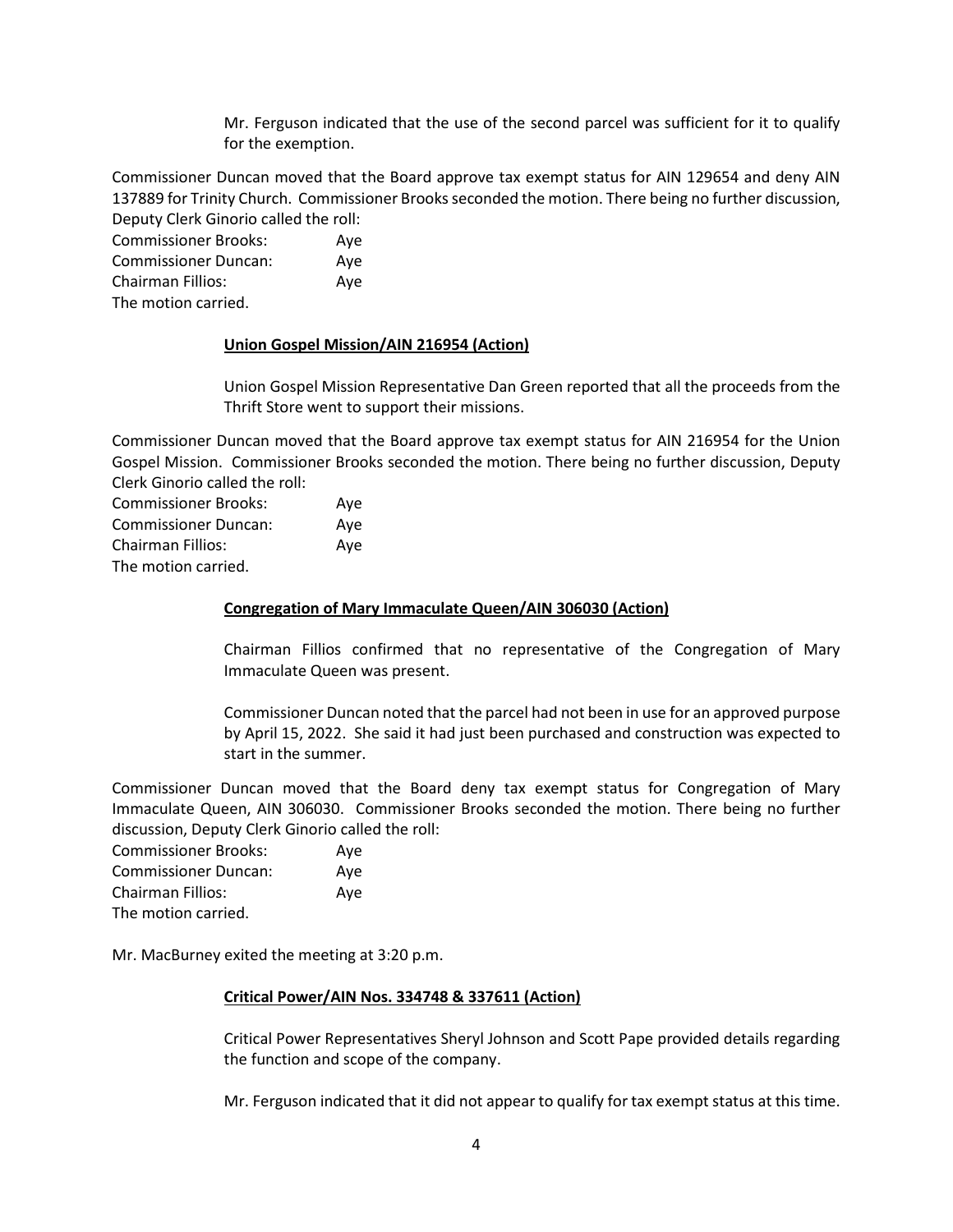Commissioner Duncan moved that the Board deny tax exempt status to Critical Power AIN Nos. 334748 and 337611. Commissioner Brooks seconded the motion. There being no further discussion, Deputy Clerk Ginorio called the roll: Commissioner Brooks: Aye

| COMMISSIONER DIOURS.        | Ave |
|-----------------------------|-----|
| <b>Commissioner Duncan:</b> | Aye |
| Chairman Fillios:           | Aye |
| The motion carried.         |     |

Ms. Johnson and Mr. Pape exited the meeting at 3:32 p.m.

## **MetalQuest/AIN 334514 (Action)**

MetalQuest President Scott Harms commented that his company was not in retail.

Commissioner Duncan said there was a \$500,000 threshold for a project site, which did not include equipment or personal property, so they would not qualify for the tax exempt status.

Mr. Ferguson confirmed that there had to be a \$500,000 capital investment in the physical plant, within the project period. He remarked that the paperwork submitted showed that there would be such an investment in the future, but it had not been made yet.

Commissioner Duncan moved that the Board deny tax exempt status for MetalQuest AIN 334514. Commissioner Brooks seconded the motion. There being no further discussion, Deputy Clerk Ginorio called the roll:

| <b>Commissioner Brooks:</b> | Ave |
|-----------------------------|-----|
| <b>Commissioner Duncan:</b> | Ave |
| Chairman Fillios:           | Ave |
| The motion carried.         |     |

# **Developer's Infrastructure Exemption Applications: Gabrio Estates; Delcardo Village; Foxtail 5th Addition; Foxtail 6th Addition; Enclave at the Trails (Action)**

Commissioner Duncan remarked that this was an annually submitted item. She explained that the full tax was not charged to the developers because the properties had not been completed and had not been sold.

Commissioner Duncan moved that the Board approve the Developer's Infrastructure Exemption Applications, as provided. Commissioner Brooks seconded the motion. There being no further discussion, Deputy Clerk Ginorio called the roll:

| <b>Commissioner Brooks:</b> | Ave |
|-----------------------------|-----|
| <b>Commissioner Duncan:</b> | Ave |
| Chairman Fillios:           | Ave |
| The motion carried.         |     |

# **Agricultural Exemption Reviews (Action)**

Commissioner Duncan said there was a list of thirty-six properties that had been identified as qualified for exemption by the Agricultural Appraiser.